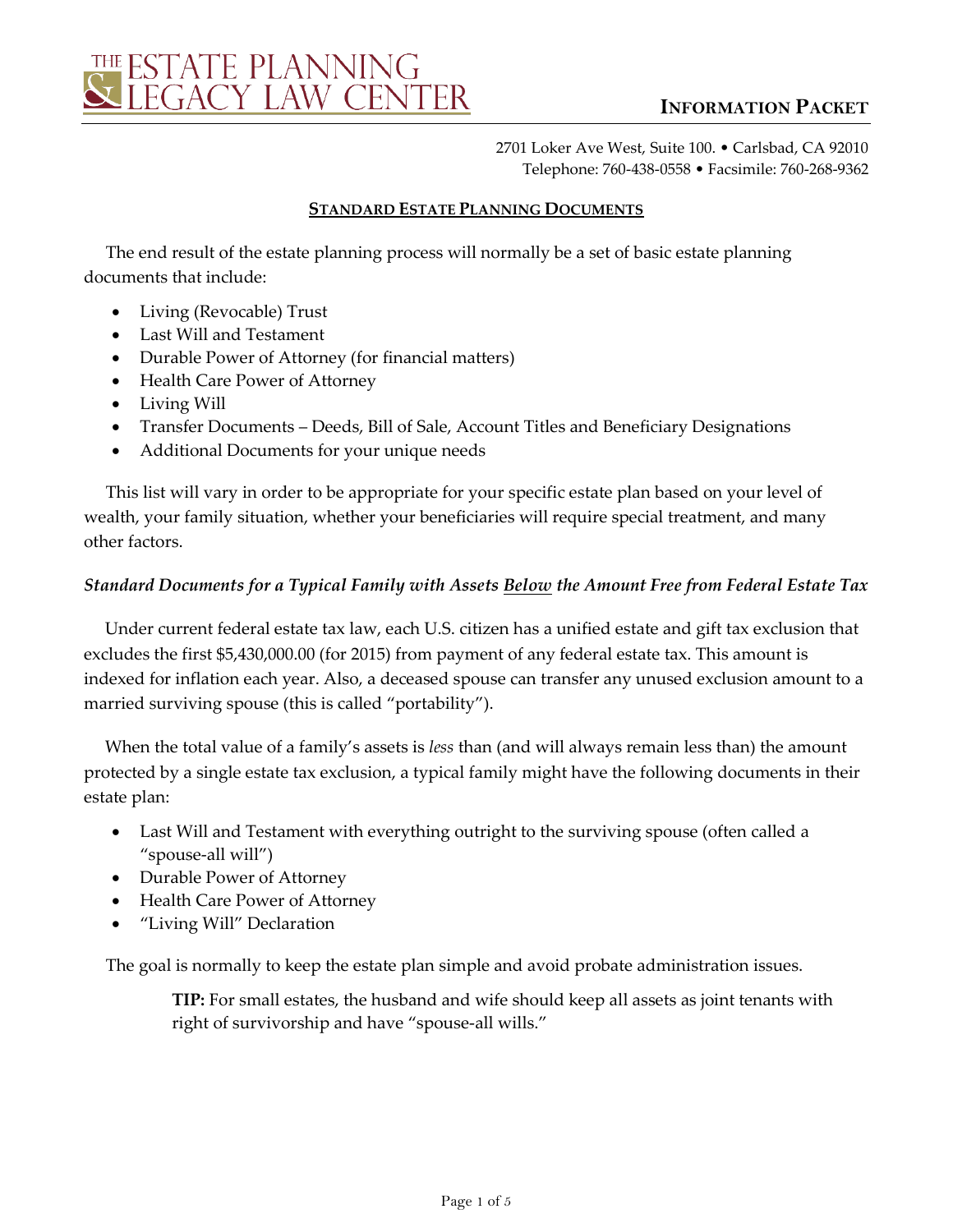## *Standard Documents for a Typical Family with Assets Above the Amount Free from Federal Estate Tax*

When the total value of a family's assets is **more** than the amount protected by **a single estate tax exclusion amount** but less than (and will always remain less than) the amount protected by **two estate tax exclusions** (one for each of the spouses), a typical family might have the following documents in the estate plan:

- Last Will and Testament with everything distributed to the revocable trust (often called a "pourover will")
- Revocable Trust (often self-trusteed)
- Durable Power of Attorney
- Health Care Power of Attorney
- "Living Will" Declaration
- Transfer Documents to Fund the Trust

One principal goal includes making sure that any unnecessary estate tax is not paid. This is accomplished by either: (1) utilizing the estate tax exclusion amount at the first death, or (2) transferring that unused amount to the surviving spouse. Another goal is to minimize probate administration issues.

> **TIP:** For families with combined assets exceeding the amount protected by one estate tax exclusion amount, the estate plan needs to focus on the needs of the family as well as the minimization and/or elimination of any estate tax liability.

When the total value of a family's assets is **more** than the amount protected by **two estate tax credits,**  the future estate tax liability will become a significant issue. A typical family might have the following documents in the estate plan:

- Last Will and Testament with everything distributed to the revocable trust (often called a "pourover will")
- Revocable Trust (often self-trusteed; documents must maximize the use of both estate tax exclusion amounts; consider the use of generation skipping trusts)
- Advanced Estate Planning Techniques (Gifting; Irrevocable Trusts; Charitable Transfers; Discounting Techniques)
- Durable Power of Attorney
- Health Care Power of Attorney
- "Living Will" Declaration
- Transfer Documents to Fund the Trust

One of the principal goals is to minimize the amount of the estate tax due. A second principal goal is making sure that the provisions of the estate plan meet the objectives and needs of the clients. A third goal is to minimize probate administration issues.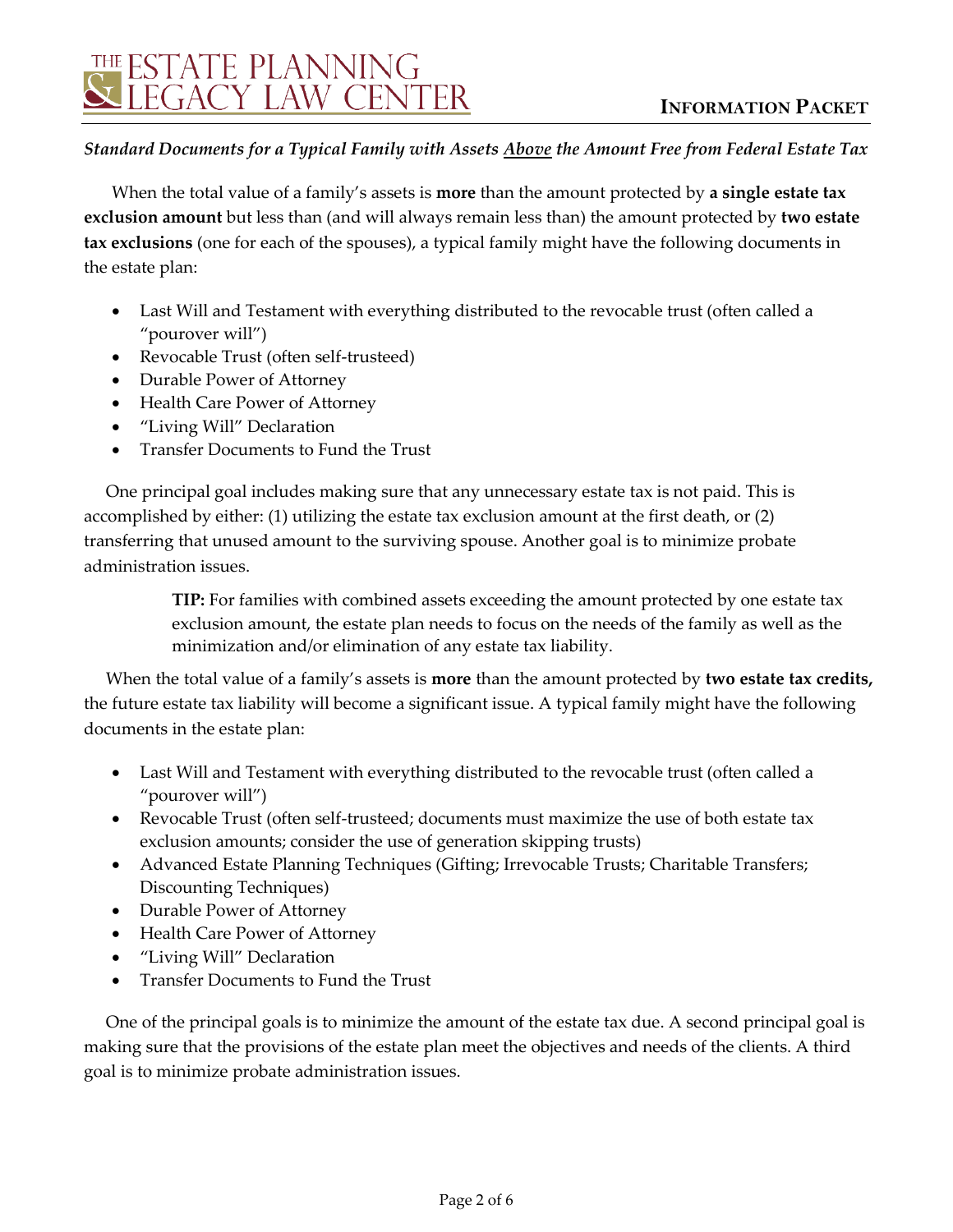

#### **TYPICAL WILL AND TRUST PROVISIONS**

#### *Typical Last Will and Testament Provisions*

For **small estates,** the typical last will and testament might include the following provisions:

- Revocation of prior wills
- Direction to pay (or refinance) debts
- Payment of estate taxes from the residuary
- Distributions of personal property and specific bequests, if any
- Language allowing for a memorandum dictating distribution of personal property
- Default distribution of personal property to the surviving spouse with alternate to children
- Residuary distribution of all remaining assets to the surviving spouse with alternate to children
- Appointment of personal representative
- Administrative language
- Appointment of guardian if there are minor children
- Signatures

If the estate is **larger**, potential estate tax issues often result in the inclusion of trust provisions that continue for the live of the surviving spouse.

- Revocation of prior wills
- Direction to pay (or refinance) debts
- Payment of estate taxes from the total assets included in the gross estate on a proportional basis
- Residuary pourover distribution to the revocable trust
- Appointment of personal representative
- Administrative language
- Appointment of guardian if there are minor children
- Signatures

#### *Typical Revocable Trust Provisions*

For many individuals, the typical trust used for estate planning begins as a self-trusteed revocable trust created by a settlor during that individual's lifetime. Typical trust provisions include:

- Right to amend, revoke, or withdraw assets
- During the settlor's lifetime
	- Income and principal to the settlor
	- Upon Settlor's incapacity, income and principal to settlor, spouse, and family
- After the settlor's death
	- Division into marital and family trusts
	- Income and discretionary principal to spouse
- After the surviving spouse's death
	- Division into shares for children
	- Either distribution or continued trusts for children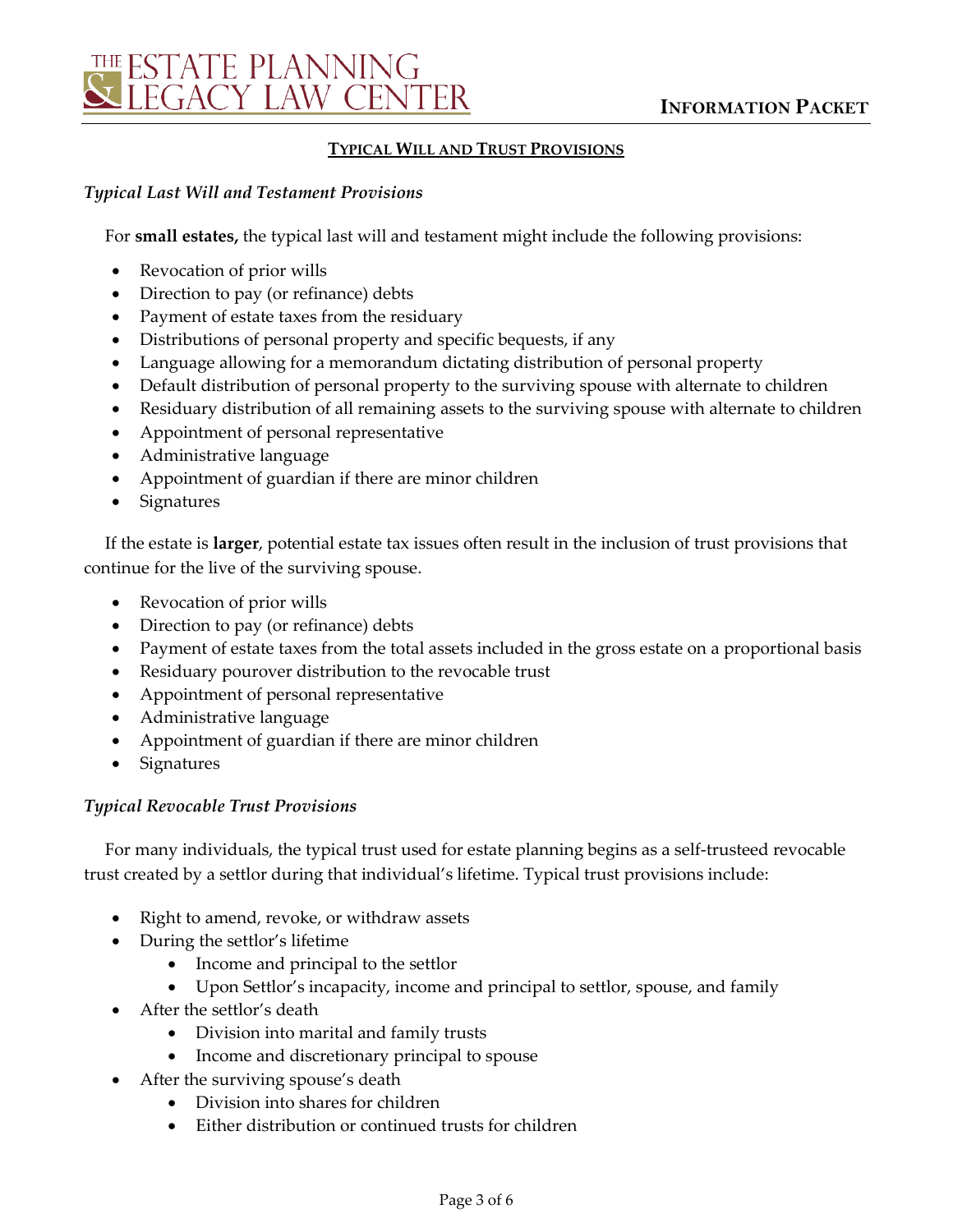

- Administrative language
- Trustee appointment and replacement language
- Signatures
- Initial corpus

Both a Last Will and Testament and a Revocable Trust may well have additional provisions to provide for your specific desires and directions. Every will and trust should be a personal document to meet your specific needs.

## *Funeral Directions*

Often Individuals want to put funeral and burial/cremation instructions in their Will. While there is nothing wrong with including this information in the Will, decisions on cremation and funeral arrangements are made by the family members within hours after death. A Will is often in a safe deposit box or filed away at home and its directions are not available to the family members at the hospital, so those instruction may not be seen in time.

> **TIP:** If you have specific funeral or burial instructions, they should be in writing and given to your family members before the need arises.

## *Organ Donation*

Many People believe that the best gift that one can give after a death is the gift of life to another person through organ donation. If you want to make your organs available for transplant after your death, consider the following steps:

- (1) Have your driver's license annotated to show that you want to be an organ donor;
- (2) Carry a uniform donor card in your wallet; and
- (3) Make sure that your immediate family knows of your desire.

## *Name a Guardian for Minor Children*

All parents with minor children worry about what would happen to their children if both parents should die. If one parent dies or becomes incapacitated, then normally the surviving parent will retain sole custody of any children. If both parents die, then usually there must be a court action to appoint a legal guardian for the children.

In such a proceeding, the court will look first to the desires of the parents, preferably expressed in a Last Will and Testament. The court normally appoints a nominated person as a guardian unless this would not be in the best interests of the child.

Be sure to ask your "nominees" if they would agree to care for your children if something happened to both parents. Don't risk putting someone in the awkward position of first learning of your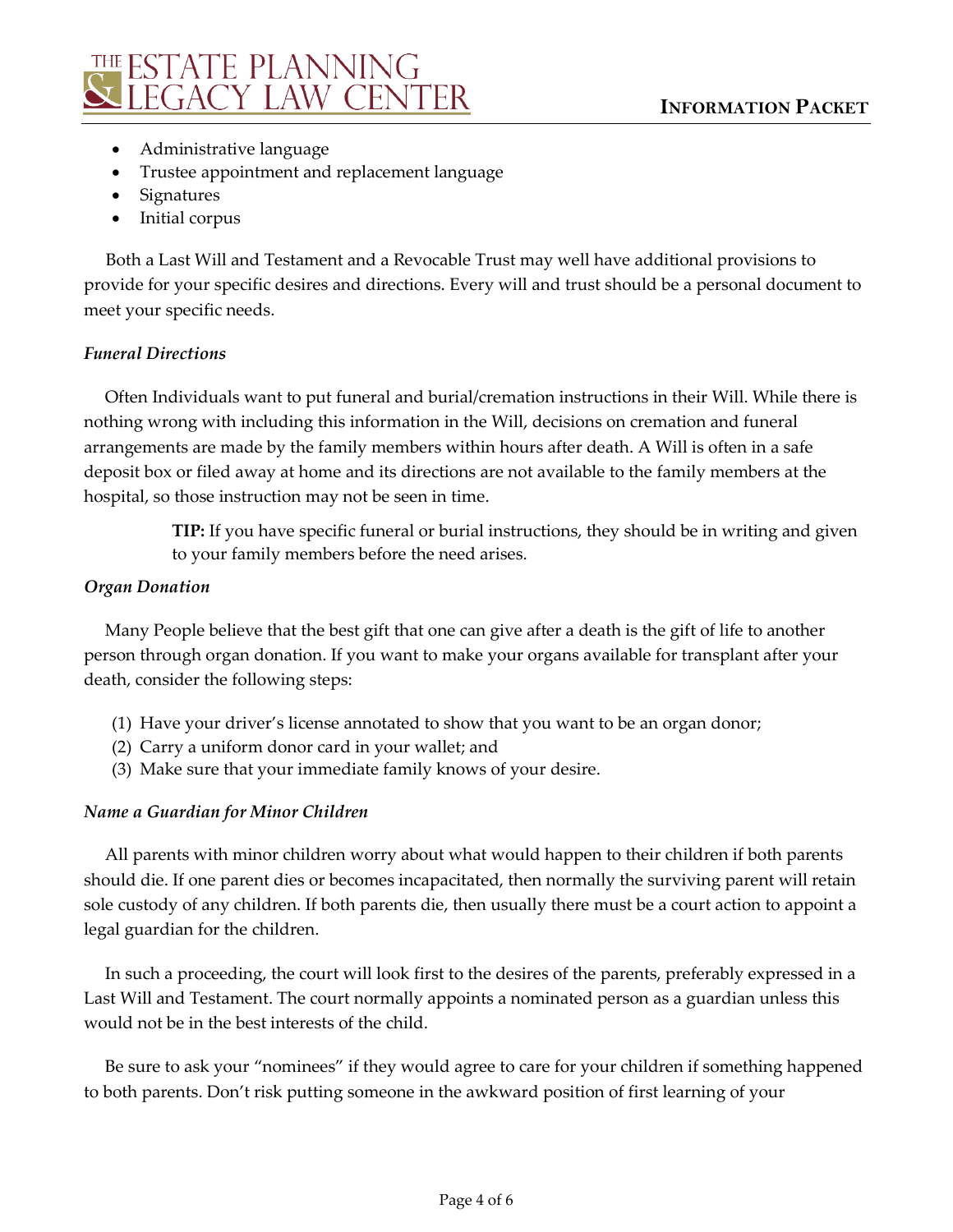# THE ESTATE PLANNING<br>SUEGACY LAW CENTER

nomination after you die. Even the most supportive and caring friend or relative may have good reasons for declining to take on the burden of caring for more children.

> **TIP:** You should also nominate alternate choices for guardian, in case your first nominee is later unable to take your children.

In most circumstances, the guardian for your children should not be the person that is also the trustee for your assets. Name a guardian who is the best person to care for your children. Name another individual or institution that is the best person (or corporate entity) to handle the money. Unfortunately, some guardians, when they are also in charge of the money, tend to use the children's money for the guardian's needs.

> **TIP:** Having one person (the guardian) in charge of spending the money to support the children and a different person (the trustee) in charge of investing and preserving the money is a good check and balance.

## **KEEP IT CURRENT!**

Once you've created your initial estate plan and all the necessary documents, the question always asked is, **"How often must I review my estate planning documents?"** There is no simple answer.

You must, of course, always **review your documents if Congress makes substantive changes in the estate planning laws.** Other factors that suggest reviewing your planning include:

- **Change in Family.** The death of a spouse or child should always prompt a review of your documents. The birth of a child or a grandchild may necessitate a change.
- **Change in Marital Status.** A marriage, divorce, or separation should always prompt a review of your documents.
- **Relocation to another State.** If you move permanently to another state, your existing documents should always be reviewed to make sure that they work in your new state of residence. Some documents may be state language specific.
- **Change in Assets.** If the value or composition of your assets changes significantly, then your estate plan needs to be reviewed. This is also true if you receive a significant inheritance.
- **Change in Health.** All people plan their estates with the assumption that they will live for a long period of time. If your doctor tells you that your time is short, have your estate plan reviewed immediately.
- **Change in Beneficiaries.** If either a beneficiary falls out of your favor or you want to name a new beneficiary, your documents will need to be changed.

Even if none of the above reasons are present, it is always a good idea to have your documents and your assets reviewed **approximately every five years.** Failure to make sure that your documents work with your current assets and in accordance with current law can cost your family far more in taxes than the cost of updating your documents.